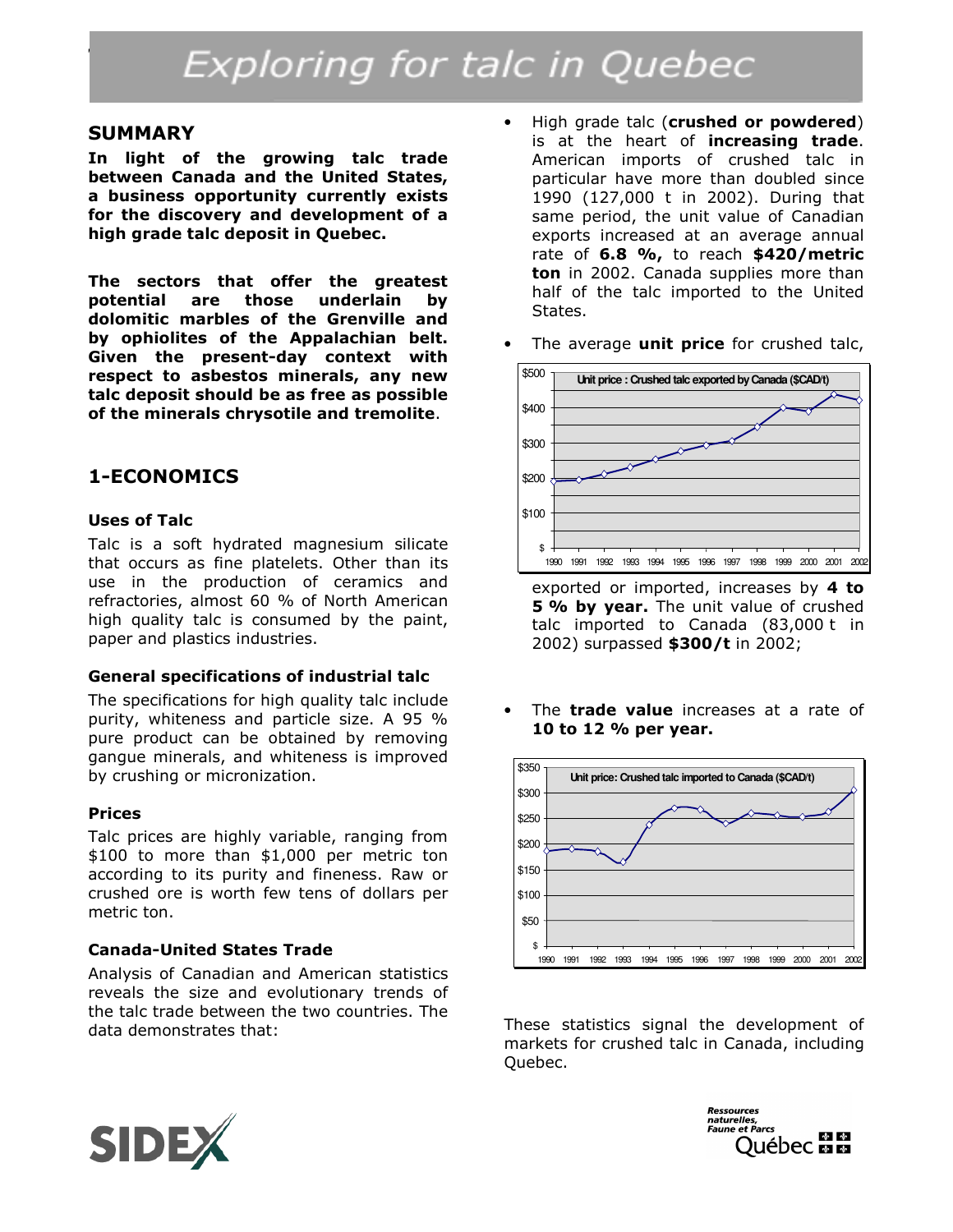# 2. GEOLOGY & DEPOSIT TYPES

Talc deposits are of hydrothermal origin. Tectonic activity plays a major role in the formation of talc deposits by allowing fluids to penetrate rocks, creating a micro-permeability that facilitates reactions with the host rock. Deposits can be divided into four types:

#### Talc deposits associated with metamorphic rocks

Regional or contact metamorphism of siliceous or sandy dolomites and talccarbonate-bearing siliceous rocks produces dolomitic marbles containing tremolite, actinolite or diopside. These rocks can be transformed into steatite through interactions with silica-rich fluids. Contact metamorphism of dolomites and dolomitic limestone by intrusions may produce large bodies of high **grade talc.** The most favorable sites for talc formation are the contact zones with igneous and sedimentary rocks, as well as fault and shear zones.

#### Talc deposits associated with magnesian carbonate rocks

Metasomatism or hydrothermal alteration of dolomitic rocks produces talc through interaction with silica- and magnesiumbearing fluids. The silica source may be sediments or hydrothermal solutions derived from various aluminous silicate rocks along strongly tectonized zones. This process creates high quality talc that is mainly found in veins that crosscut the dolomitic rocks. These lenticular talc veins may reach several hundred metres in length by several dozen metres in width.

#### Talc deposits associated with ultramafic rocks

Talc can be formed during serpentinization from **ultramafic rocks** like peridotite. The process is followed by carbonatization during which fluids containing more than 5 %  $CO<sub>2</sub>$ are introduced and a talc-carbonate rock is formed. This rock may be further transformed into steatite through the interaction with silica-bearing solutions. The talc rock may replace lenses or large masses of serpentinite. The talc lenses may measure

several hundred metres long by several hundred metres wide. These occurrences constitute the largest talc deposits but can contain more impurities, most notably asbestos minerals.

#### Talc deposits associated with mafic rocks

Talc deposits associated with mafic rocks form in the same way as those associated with ultramafic rocks. Talc can develop by serpentinization of mafic rocks like gabbro. These deposits generally produce low quality soapstone and are rarely economical to exploit.

## 3. EXPLORATION

In zones with high potential, large-scale linear structures that served as fluid conduits should constitute priority targets for all types of talc deposits.

Remote sensing offers excellent possibilities for identifying regional scale structures.

Within orogenic belts, regions underlain by magnesian marble associated with quartzite and intruded by granitoid bodies make excellent targets, especially when coupled with linear structures.

With respect to ultramafic rocks, geochemistry and airborne geophysical surveys can be useful at the regional scale. Areas underlain by ultramafic rocks are characterized by Mg, Fe, Cr, Ni and Co anomalies in soils or stream and lake sediments. Unaltered ultramafic rocks generally correspond to strong magnetic and gravimetric anomalies, whereas altered zones with the potential for local talc concentrations generally display magnetic and gravimetric lows.

At the local scale, detailed mapping and sampling are indispensable. The talc-rich rocks in glaciated regions generally coincide with topographic lows covered by overburden or water. In these cases, ground-based geophysical surveys may be helpful.

More sophisticated methods based on the spectral signature of talc, such as the AVRIS system of NASA, have been used in Montana to map talc concentrations in outcrops.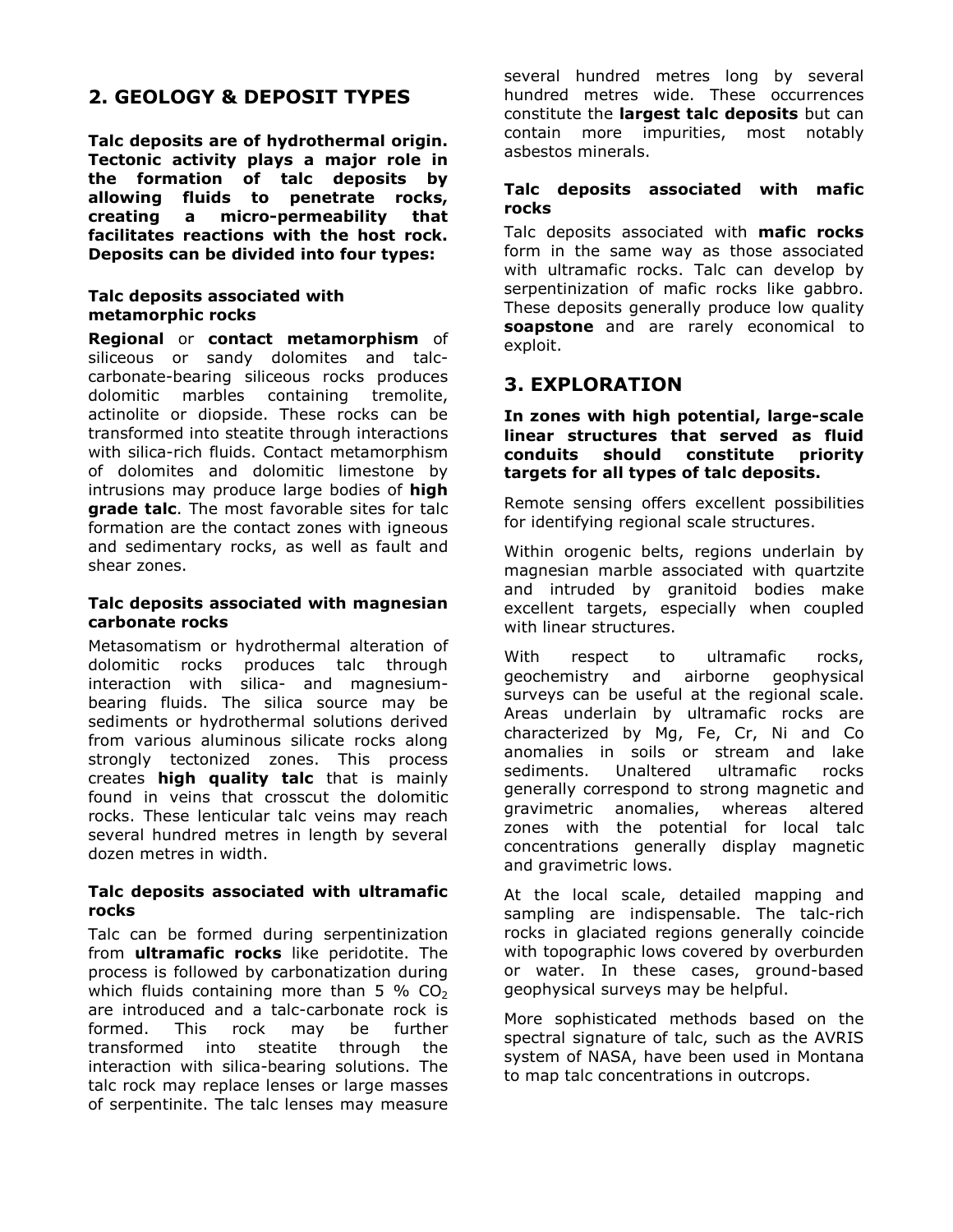#### Business opportunity in Quebec

Both the volume and value of the talc trade between Canada and the United States have shown strong growth since 1990. This is the case for Quebec, where crushed talc imports were almost \$9 M in 2002 (30,000 metric tons).

It was within this economic context in 1997 that a Quebec producer, Luzenac Inc., launched a plan to produce high quality talc for the paper industry in Saint-Pierre-de-Broughton. The project was evaluated at \$35 M, and it is estimated that planned production for talc concentrate was to total 70,000 to 80,000 metric tons per year. The high quality talc markets that were targeted in the paper industry were no doubt for filler and, probably with equal importance, for coating. The Saint-Pierre-de-Broughton mine was nonetheless closed in spring of 2001 and the factory and flotation installations abandoned due to the discovery of traces of asbestos in the deposit.

Other than the paper markets, there exists a significant demand for purified and micronized talc in sectors such as the paints and plastics industries. For this reason, promising opportunities still exist that warrant the exploration for talc deposits in Quebec.

#### Deposit locations

In Quebec, the main talc and steatite deposits are located in ultramafic rocks along the ophiolite zone of the **Appalachians** in southwestern Quebec, and the Mont-Albert

sector in the Gaspé region. Slices of serpentinized peridotite were incorporated into quartzitic sedimentary rocks and were partially or totally transformed into steatite or into talc-carbonate schists by metasomatism.

Several soapstone showings can be found in the **Abitibi** region of the Superior Province. These showings are locally associated with the ultramafic flows of the **Malartic Group**. They consist mainly of serpentine containing less than 30 % talc.

There has yet to be any documented talc deposits associated with dolomitic rocks in Quebec. In comparison, the Henderson mine, exploited by Cantalc (formerly Canada Talc Ltd) 200 km east of Toronto, has been producing high grade talc for more than 100 years. This mine is located within **dolomitic** marbles of the Grenville Supergroup, a geological environment that covers a large region of Quebec. The Quebec segment of the Grenville thus includes many zones of dolomitic marbles and magnesian calc-silicate rocks that have the potential to contain high purity talc deposits. This environment constitutes a high priority zone that has been under explored.

Given the present-day context with respect to asbestos minerals, any new talc deposit should be as free as possible of the minerals chrysotile and tremolite. Zones containing very little of these minerals can be found in any talc deposit type.